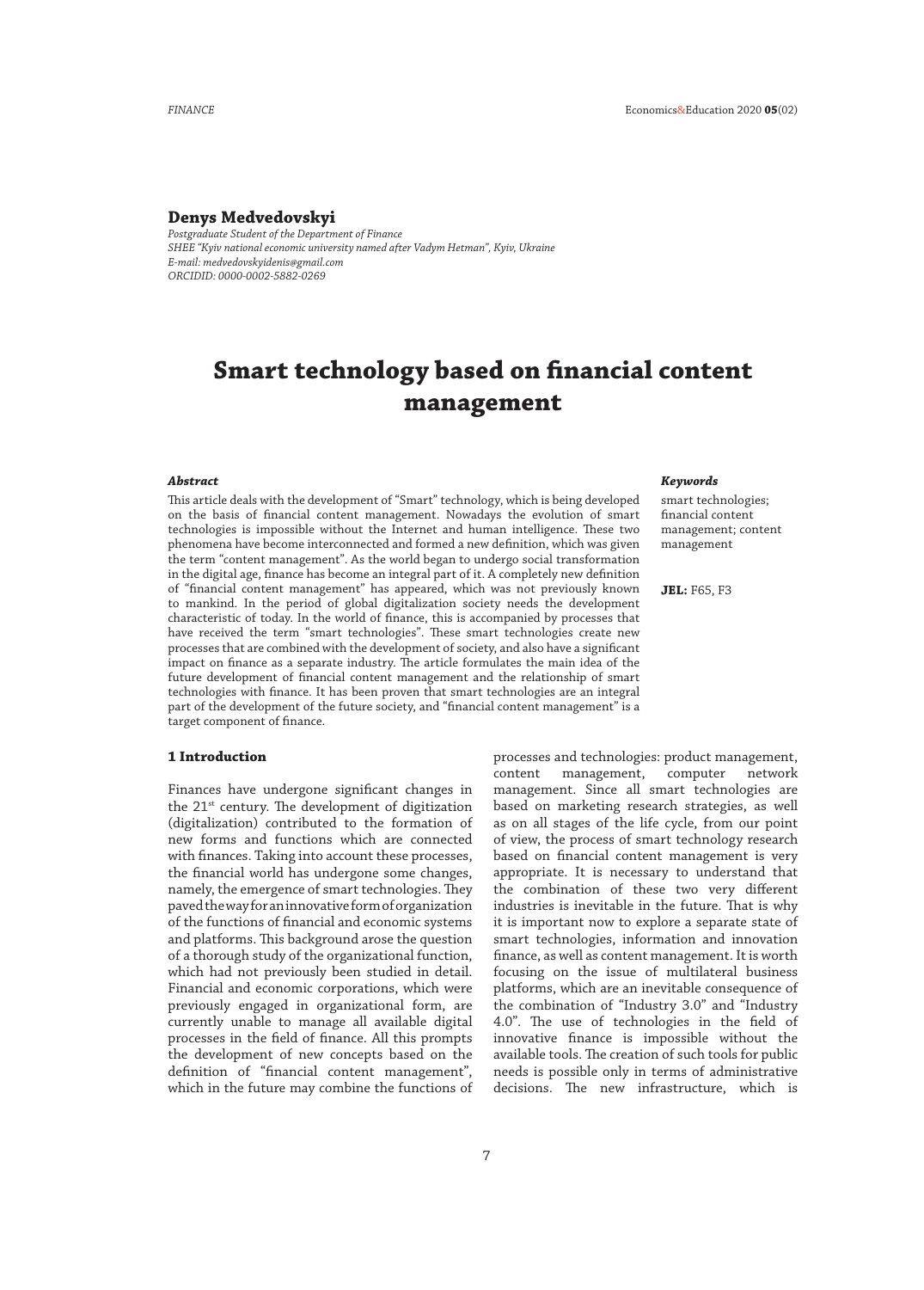actively developing in the market today, will not be able to work without effective solutions. With the development of Industry 4.0 and research in Industry 5.0, scientists have begun to offer many interesting solutions, but none of them take into account the fact that future financial development is impossible without the creation of new administrative and network technologies. Annual updating of existing solutions by updating various methods and techniques will not give a significant result. That is why it is important to offer the world a solution that does not yet exist. Modern economic literature offers many theoretical approaches to the future development of finance, as well as practical concepts for effective business creation based on it. A new form of business today is a rather slippery phenomenon. It is necessary to determine the vector, and then make an adjustment to the fact that all business today is subject to digitization. That is why it is important to explore the management function of smart technologies. Execution of this action is possible only taking into account administrative actions against the background of digital information. Despite the fact that all these processes are administrative, these actions can be performed only by financiers. This is subject to the processes and technologies involved in collecting, managing and publishing financial information in any form.

## **2 Purpose of the research**

The purpose of the article is research and proposition to create tool technology which is based on financial content analysis. It can be based on the semantic core.

#### **3 Literature review**

It should be noted that the term "Smart" was first used in the work of Paul J Meyer in 1965, and later in the work of George Doran in 1981 [1]. Beside this, the term "content management" is well covered in the works of Boiko Bob in 2004 [2]. In general, many scientists in the United States have shown interest in content management as a separate definition. Among the studies that are devoted to finance and combined with the field of content management, the works of RockleyAnn [3], Hackos, JoAnn T. [4], Glushko, Robert J., Tim McGrath [5], Ferran, Núria, JuliàMinguillón [6] and others attract the most. Based on our research and conclusions, we offer a new world of technology unknown to mankind before. This technology can be used by world-class corporate executives, as well as government agencies for effective analysis of financial and economic calculations and payments. The technology we offer is an innovation that should be considered in Industry 5.0.

#### **4 Data and methodology**

## 4.1 ANALYSIS OF AVAILABLE INFORMATION

It should be emphasized that the innovative technologies that appear in the world today are developed on the basis of blockchain technology, the principle of which is divided into data recording and the combination of data recording blocks. All this happens on the base of network algorithms that contain certain blocks of information. Based on the fact that the world community shares this view, the financial community is interested in the fact that the circle of all these data is stored financial and analytical information. This can be information about certain agreements between several parties (smart contracts), information about the preservation of financial virtual assets (ICO), as well as information about any financial innovation product in the form of shares.

With the appearance of term IEO in 2019, cryptocurrency exchanges continue their active development. According to publicly available information on the Internet, the total cost of capitalization and the amount of cryptocurrencies in dollars is very large. It should be noted that the world community will not be able to influence the depreciation of cryptocurrencies. Examining indicators of price dynamics, it is necessary to emphasize that the world community has all the levers of pressure to change market capitalization. But this is not enough for global change. Instead, the states and the state system of developed countries are interested in the implementation of innovative financial instruments, arguing the opposite. In 2019 we saw a clear example of this, when the corporation Facebook developed the cryptocurrency Libra but could not withstand strong pressure from regulators.

Unfortunately, no technology has been invented today that can control smart and convenient financial services in the field of Fintech. However, it is worth noting that it is with the help of network algorithms based on technology from Google, which were launched in "Industry 3.0" it is possible to influence the optimization process. In our opinion, these processes are possible by minimizing costs based on content work.

## 4.2 THE HYPOTHESIS PROPOSED BY THE AUTHOR

We propose to develop a smart technology of financial content analysis based on the semantic core, which was launched during Industry 2.0 and Industry 3.0. Industry 4.0 has already developed unique dual scoring systems that offer customers digital financial products.

It is the smart technology of financial content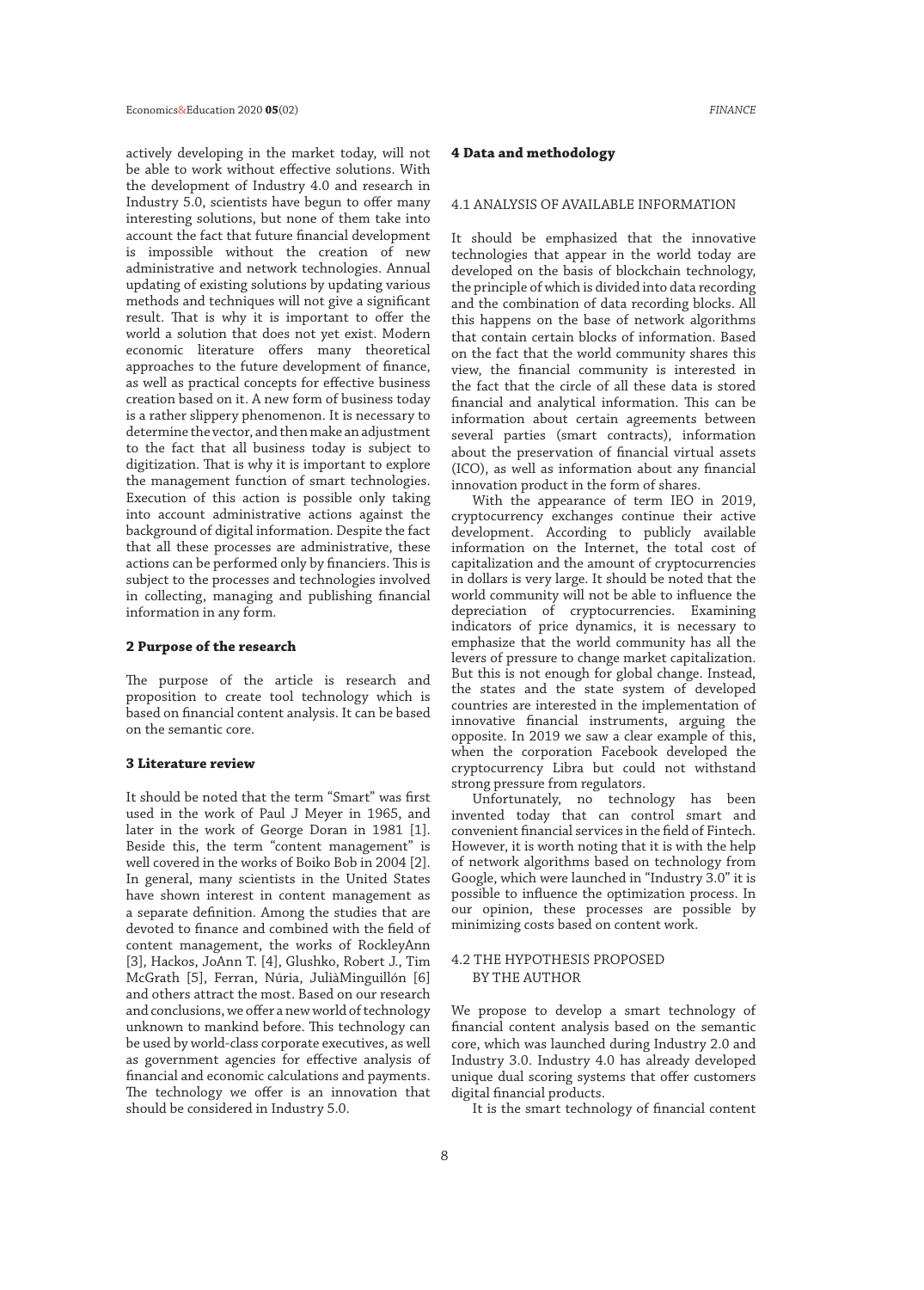analysis that will be able to become a part of Industry 5.0, as the very idea of Industry 5.0 can be based on technical applications that will work on more difficult levels and will interact both emotionally and logically.

The proposed technology will allow smart devices to perform certain functions. Analytical actions in smart technology can be programmed. Financial content management will be able to perform the function of a financial regulator in smart technology. Industry 5.0 and smart technologies based on financial content management will be combined on the interaction of artificial intelligence and technical processes. Based on the fact that the technology itself makes sense that any process will be associated with websites, the interface is a key feature of any mechanism.

## 4.3 DATA EVOLUTION

With the help of financial content management we propose to develop a mechanism for protecting financial flows, which can be analysed in smart devices. This script of the data security template will be able to process financial payments. This can be done on the basis of our proposed technology. In the future, we will be able to offer not only corporations but also web communities the technology of financial analysis based on content management if the proposed mechanism in the test mode gives a positive result. The proposed technology can be used to verify financial information and financial calculations in web systems. We propose to develop a script that will be responsible for the security of financial data using the cloud system. Since the content chain cannot be verified, companies and corporations dismiss directors and department heads [9]. In the context of the fact that society and information technology are evolving, it is necessary to pay attention to the development of completely new products.

The evolution of the World Wide Web (Web) has evolved from Web 1.0 to Web 5.0. Despite this, unfortunately, no technology has been invented that will allow the use of innovative financial instruments in smart technology. In terms of the fact that Web 5.0 plans to be developed on the basis of artificial intelligence and "telepathic web", it is worth noting that our proposed technology based on the semantic core will allow the analysis of financial payments. The essence of the technology is precisely the analytical function, which will be used to collect and analyze financial information. In 2020 humanity has begun to pay active attention to the web generation, and mechanisms such as web pages have become integral helpers. In the context of this, there are innovative types of payments that are made using microchips. We believe that technology will develop in this direction in the future. It is advisable to pay attention to smart devices, which will be equipped with artificial intelligence, the Internet, innovative financial instruments, as they will be controlled by mankind.

Therefore, we believe it is advisable to implement smart technology of financial analysis, which will check financial payments and economic errors. Our proposed technology can be used by various smart devices. Highly intelligent interaction of all links and processes in this mechanism will allow the financial regulator to check all financial and economic processes. As practice has shown, the most powerful financial regulators, including the US financial regulator, opposed the implementation of the cryptocurrency Libra on Facebook. Based on this, we can assume that with the development of all financial and economic units, as well as smart processes, global governing bodies have not been able to develop technology that can control all financial and economic processes associated with the verification of digital financial and economic information. Mankind has faced the problem of untimely mastery of information (for example, public authorities), which has given a crack for future developments in this direction.

We believe that global concerns and global organizations cannot be wrong. The following companies can be distinguished among such corporations (rating was created on the basis of market capitalization) (Figure 1):

We consider it appropriate to involve financial content management in the chip systems of all smart devices. Given that all smart devices have their own smart technologies, the use of smart technology based on financial content management is appropriate for smart devices, which will be developed in 2020-2030.

The involvement of such technology may seem interesting for global corporations, including debit electronic payment services. An example of such a system may be PayPal Inc. In addition, interest in such technology can be shown in companies that offer their services in the field of online auctions, as well as online stores, for example, eBay Inc. It is worth noting the fact that the technology can be involved in world-class e-commerce platforms, including Amazon Inc. It should also be noted that based on the fact that the technology is centered on a digital mechanism based on semantic core technology, the greatest interest in the technology may be shown by corporations engaged in public cloud computing, the main one being Google.

Since each of the above world-class companies is interested in developing their own payment system, which will operate cryptocurrency, our proposed technology of financial and content analysis can improve the performance of companies and their financial performance.

We are also convinced that innovation in the field of smart technology is appropriate as of 2020-2025, because the relationship between innovation and financial efficiency is due to the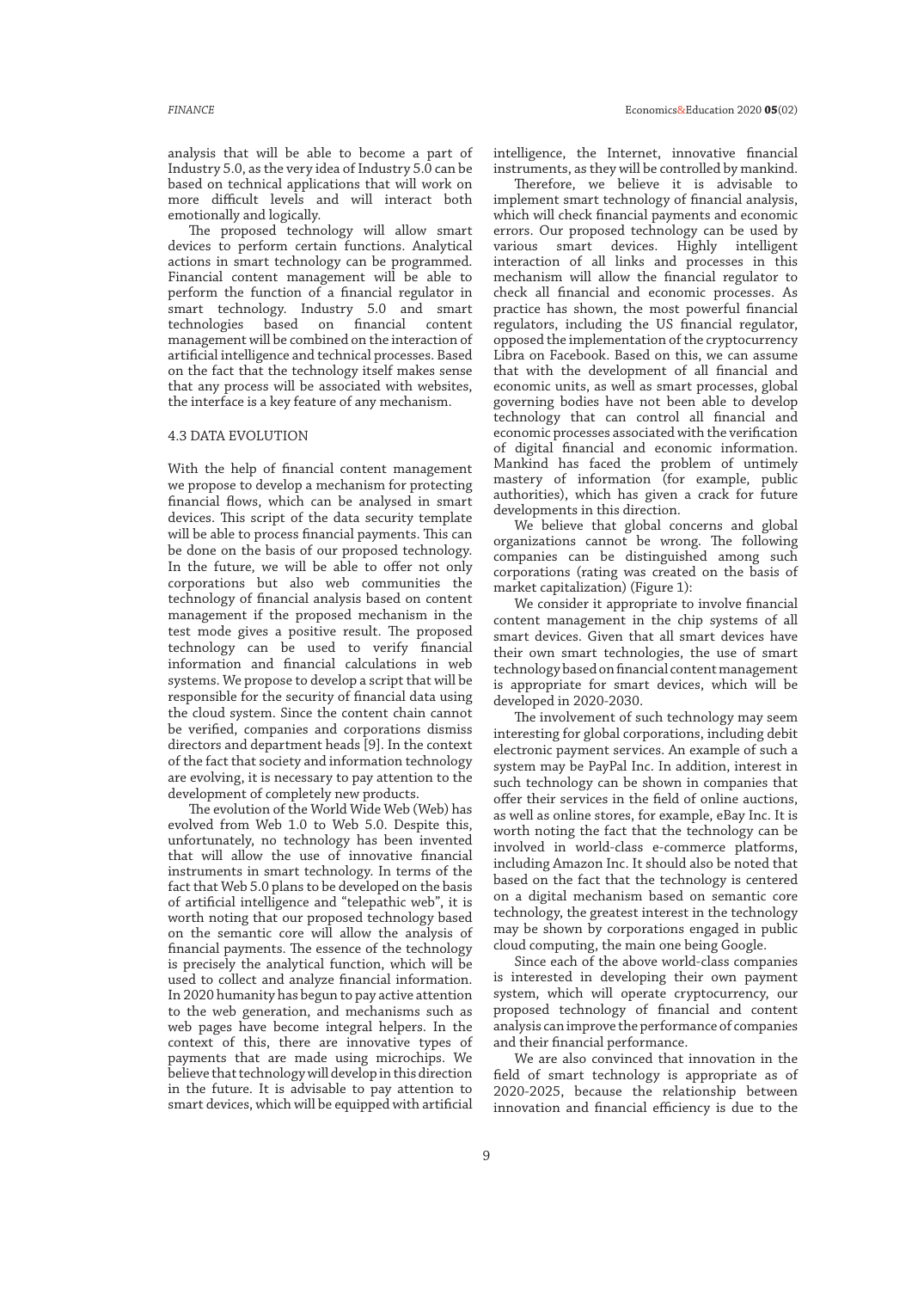

Figure 1 Top of the best significant companies in orchestrating techno-financing sphere

image of many companies.

The Industrial Revolution 4.0 proved to the world that the trend of digitalization will develop, and information and communication technologies (ICT) are the basis of the concept of the industrial revolution [7].

The smart technology of financial content analysis can be linked to research that aims to identify content in specific areas. Some researchers have already proved the fact that content analysis is very relevant in many modern areas, a clear example of which is smart contracts [8]. It should be noted that many empirical studies have not yet been conducted, because the use of smart technologies in full have started recently.

The smart technology of financial content analysis can work on the basis of semantic search. This technology must take into account:

- Information hash algorithm;
- Location;
- The purpose of the transaction;
- Number of variations;

Based on the fact that the purpose of semantic search is to determine the user's request, the purpose of our proposed concept is to preserve the transparency of transactions, as well as various payments, using smart technology that will be implemented in smart devices.

Our proposed concept can be considered as an algorithm of actions that are aimed at protecting financial transactions for smart technology.

#### **5 Results**

Semantic technologies help search engines understand data. It is known that this technology

uses RDF (Resource Description Framework) and OWL (Web Ontology Language).

In turn, our proposed smart technology based on content analysis (STBOCA) will be able to describe the analysis of data on financial transactions between financial products and their categories. This technology with financial data provides a significant advantage of using any product through online transactions. This will allow you to use different technical devices (of different shapes) remotely from them without controlling them. In software terms, the technology will be able to remotely encode data files, financial chain and code in the microchip of the device. This will allow technical devices that will house the technology (STBOCA) remotely based on content analysis to perform operations using the semantic core.

The proposed technology must be considered in terms of innovative progress in the field of finance, because a lot of financial transactions are already made today with the help of smart devices. In our opinion, it will be possible to analyse financial data in text format with the help of our proposed technology. This is a fairly new form of analysis that can be combined with software. That is why we focus on smart technologies.

In the era of information technology, our proposed technology can be considered at the global level. Based on the fact that the algorithm of actions is mainly based on the semantic core, from our point of view, the technology of financial content analysis will be able to make comparisons with financial and economic information. When considering this issue, it is necessary to focus on data protection. Here are some examples of where our proposed technology can be actively used.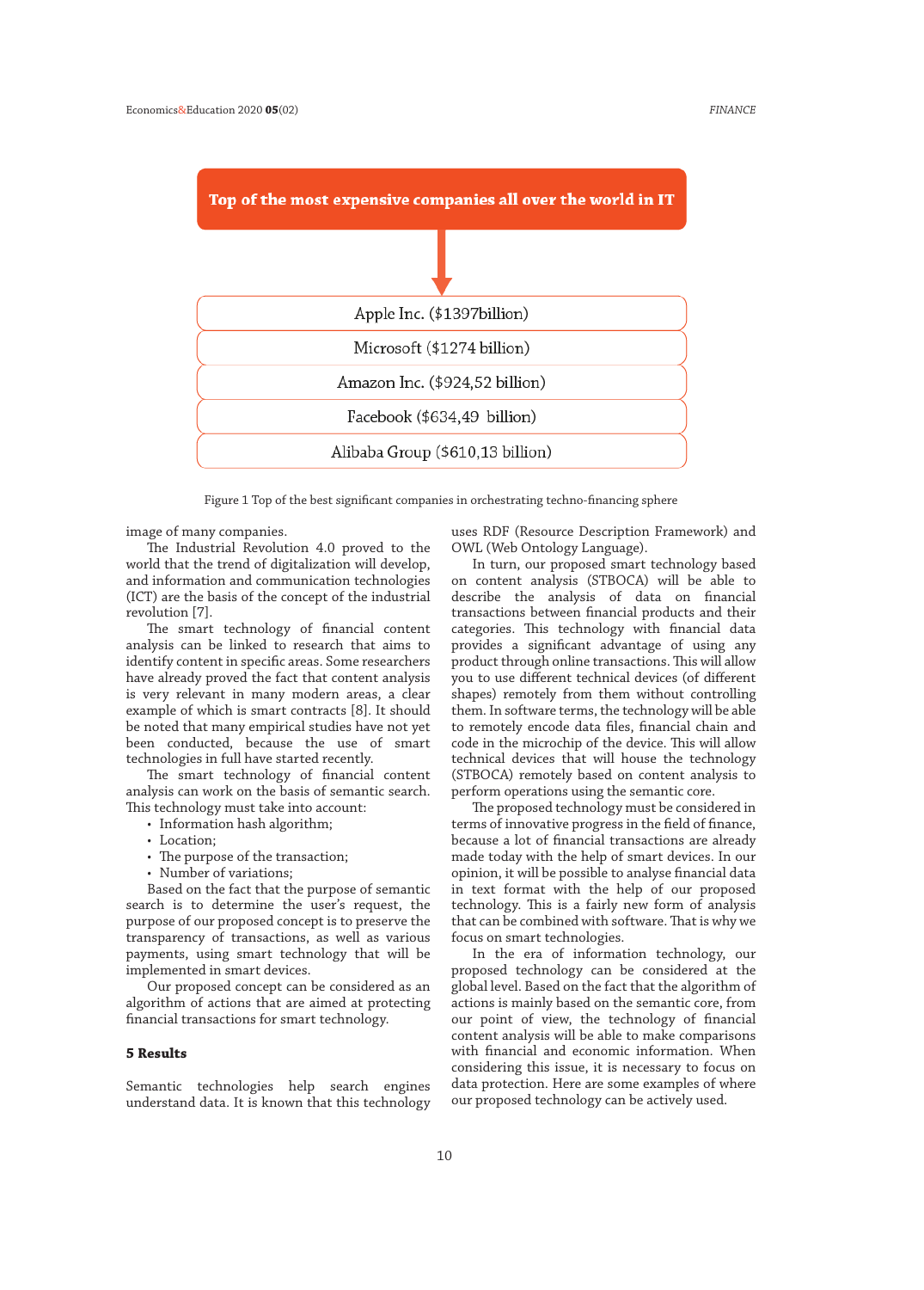Example 1. A significant push in the fintech sector occurred only after significant funding, namely in 2013 [10]. The active growth of investments in the financial sector has shown that the financial and economic direction in the information technology sector is the future. That is why, in our opinion, we should continue to develop the financial and economic direction and carefully develop it. It is also expedient that in the field of financial technologies significant importance is attached to neobank. Based on the fact that neobank is an online bank built on technological platforms [11], innovation infrastructure is one of the priority areas of neobank development. With the help of financial content analysis, you can perform data analysis, develop verification algorithms for all banks, as well as with the help of smart technologies in finance to conduct an audit.

Example 2. Innovative development in the field of finance is impossible without ensuring the development of SupTech & RegTech [12]. In the financial markets sector, certain tasks are undertaken by both government agencies and financial market participants. This definition is now shared in RegTech and SupTech [13]. RegTech technology is a comprehensive approach to measures to reduce the cost of financial services in the financial market. In addition, this technology is a tool for the expenditure side of government regulators. Today, RegTech technology mostly operates in countries with the most powerful developed financial system, such as the United States and the United Kingdom. In the field of finance, regulators are responsible for innovative technologies, which are commonly called SupTech. SupTech technology is responsible for optimizing digital data and innovative financial instruments. Such technologies include BigData technology, cloud technologies and structural data analysis. Innovative financial infrastructure cannot be handled by existing technologies. That is why our proposed technology of financial content analysis will be able to check for plagiarism all information sources with financial information. This will significantly improve the development of individual departments in different countries. This will give a boost in the geopolitical arena, namely, weak countries will not be able to develop them.

In our opinion, with the help of semantic core technology it is possible to create significant financial instruments and levers of influence in the future. Today, society underestimates the work of search algorithms, which is why society does not pay much attention to this. But, given that in the future the essential importance of the world community is focused on the development of information financial technologies, which are combined with finance, we consider it appropriate to consider indirect innovative technologies based

on the semantic core.

It is also important that in smart technology it is possible to implement search algorithms of robots on the basis of our proposed smart technology of financial content analysis (STBOCA). The technology can be developed on the basis of a software product that can be downloaded to the device as separate software. It will be possible to use such technology at the state level.

The example of Austria in 2014 showed that the use of SupTech technology, launched by the National Bank of Austria, justified the efforts of the government and scientists. Austrian technology [14], which works on the ABACUS platform, forces banking institutions to send all information on financial agreements, deposits and loans from all institutions to the state. All this happens in a standardized form. The process takes place using "base cubes". When receiving a request for information from the regulator, the platform forms the so-called "smart cubes" of data. They are information aggregated in a form that meets the objectives of the regulator's analysis.

We believe that smart technology based on financial content analysis can be used by financial content managers. They must process information using a CMS system (data management system).

## **6 Conclusion**

We suggest to consider the possibility of implementing smart technology of financial content analysis in "Industry 5.0", which can be managed through content management.

This technology will significantly improve the work of financial institutions in the world. This will allow the development of financial instruments and their future integration into the financial system. The introduction of such technology in the world will allow to expand the global financial space. Moreover, the experience of developed financial communities proves that many financial institutions are interested in innovative financial technologies [15]. That is why we believe that our proposed technology can be considered as a technological intermediary management, analysis and verification of financial information and reporting. This mechanism can be considered in the future as a separate model that can operate as a separate state department.

The development of various technologies based on content analysis, which is based on the semantic core, is inevitable. That is why we propose to consider and in the future develop a technology that can become a cost-effective factor for analysis of various processes.

In our opinion, the creation of such technology can be interesting not only for the target audience, which is engaged in financial and economic